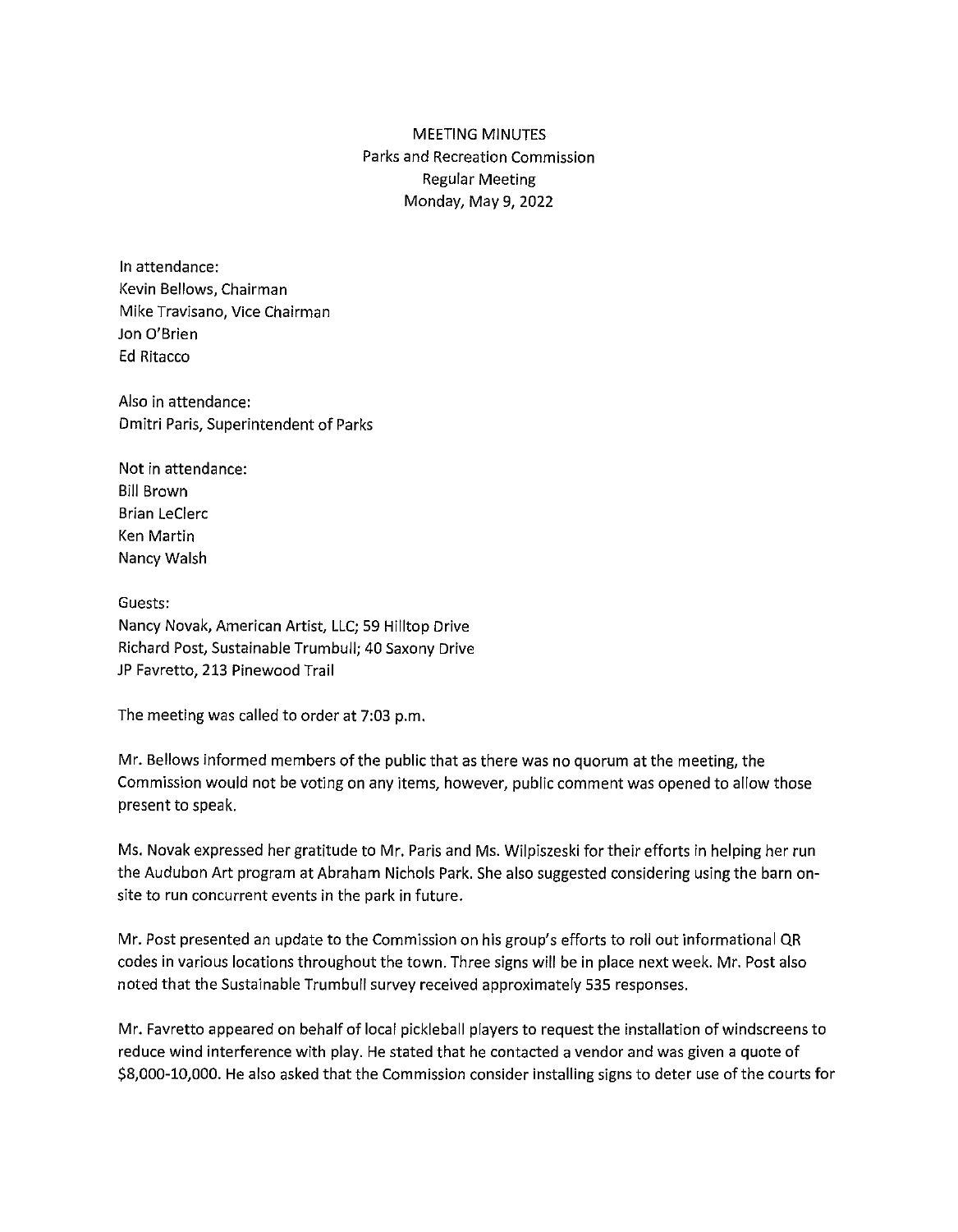activities other than pickleball. He mentioned skateboarding specifically as it damages the playing surface.

Mr. Bellows closed public comment at 7:25 p.m.

Several members of the pickleball community sent emails to the Commission in support of windscreens (attached).

There has been no update from the town attorneys regarding fundraising in the parks.

There is currently no funding for windscreens for pickle ball. The department can send out an RFQ and request a special appropriation, or the pickleball club can fundraise to purchase the screens.

The Parks Department is handling some mechanical failures related to the pools. CO<sub>2</sub> tanks, which help balance the pH, are leaking. The vendor is responsible for maintaining the tanks. Repairs to the splash pad at Beach Pool are beginning. Grass cutting and landscape tasks are underway. Work has been completed on the Town Hall Green, including improving pedestrian walkways. The first concert was held on Sunday, May 8. Installation of the new kiosk outside Town Hall is also beginning. Mr. Paris also noted that a major project will get underway at the police department.

Mr. Bellows noted that the first movie night at the Town Hall green was held on a very cold evening. Mr. Paris agreed, but noted that if the event was cancelled, the department loses the money paid to the event company, so the decision was made to go forward.

Park restrooms are opened to the public for scheduled events. Portable toilets are available to the pubic when the restrooms are closed.

Mr. Bellows inquired about issues at Quarry Road as noted in the Ranger report. Mr. Paris said there are still problems with dumping and vandalism, but not the previous issues with parties, etc.

There was another vehicle crash in the area of the Vietnam Memorial on White Plains Road; the sign was not damaged in this incident. Mr. Paris also shared that the Long Hill Garden Club donated \$5,000 earmarked for planting around the memorial.

As there was no further business, Mr. Bellows adjourned the meeting at 7:48 p.m.

Submitted by Laura Shiel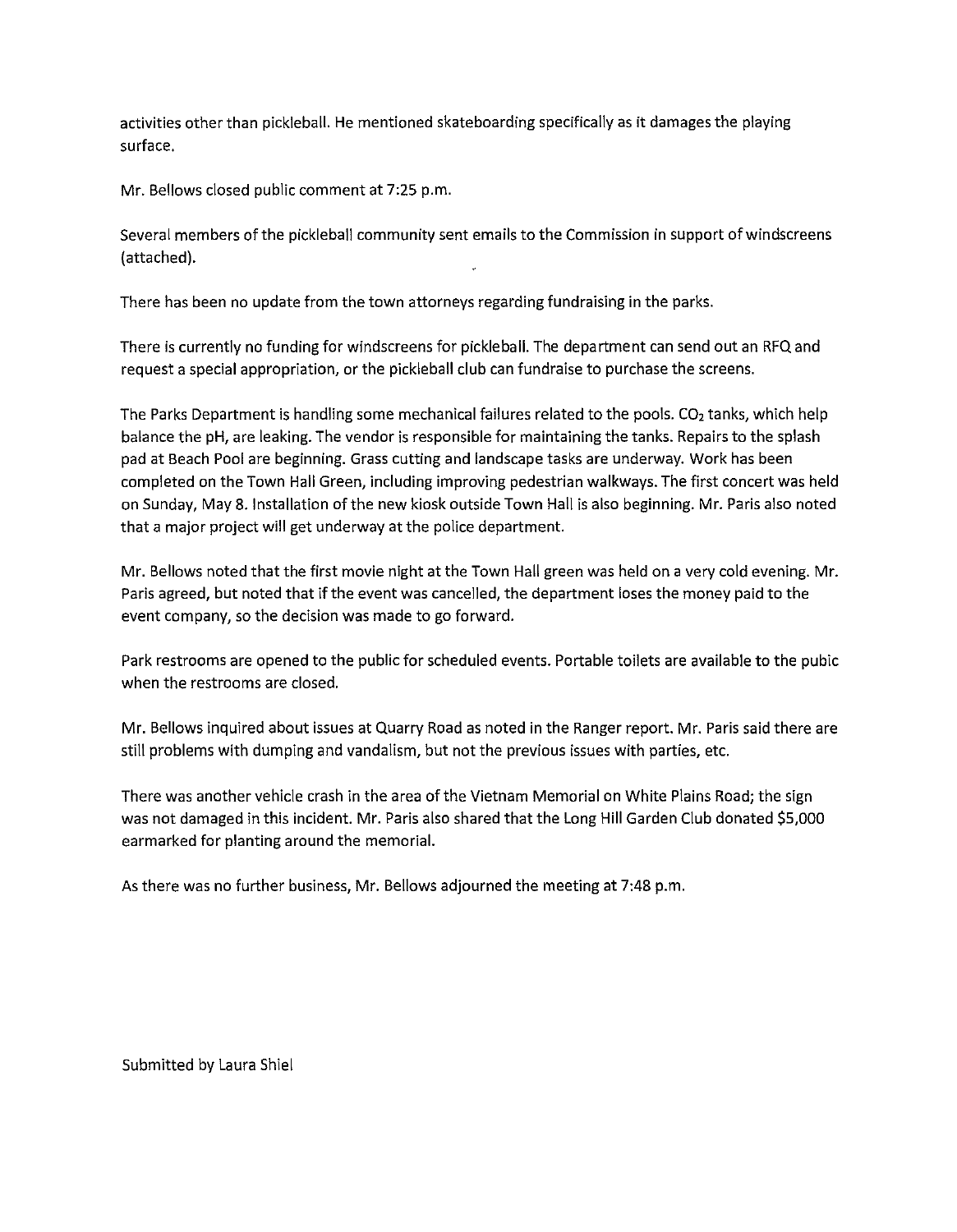**From: Sent: To: Subject:**  Kevin Bellows Sunday, May 8, 2022 7:15 AM Laura Shiel Fwd: Windscreens

CAUTION: This email originated from outside your organization. Exercise caution when opening attaclunents or clicking links, especially from unknown senders.

Sent from my iPhone

Begin forwarded message:

**From:** Nancy Lucas **Date:** May 7, 2022 at 6:53:53 PM EDT **To:** kbellows **Subject: Windscreens** 

I am in favor of adding windscreens to the Pickleball courts at Unity park Thank you Nancy Lucas

Sent from my iPhone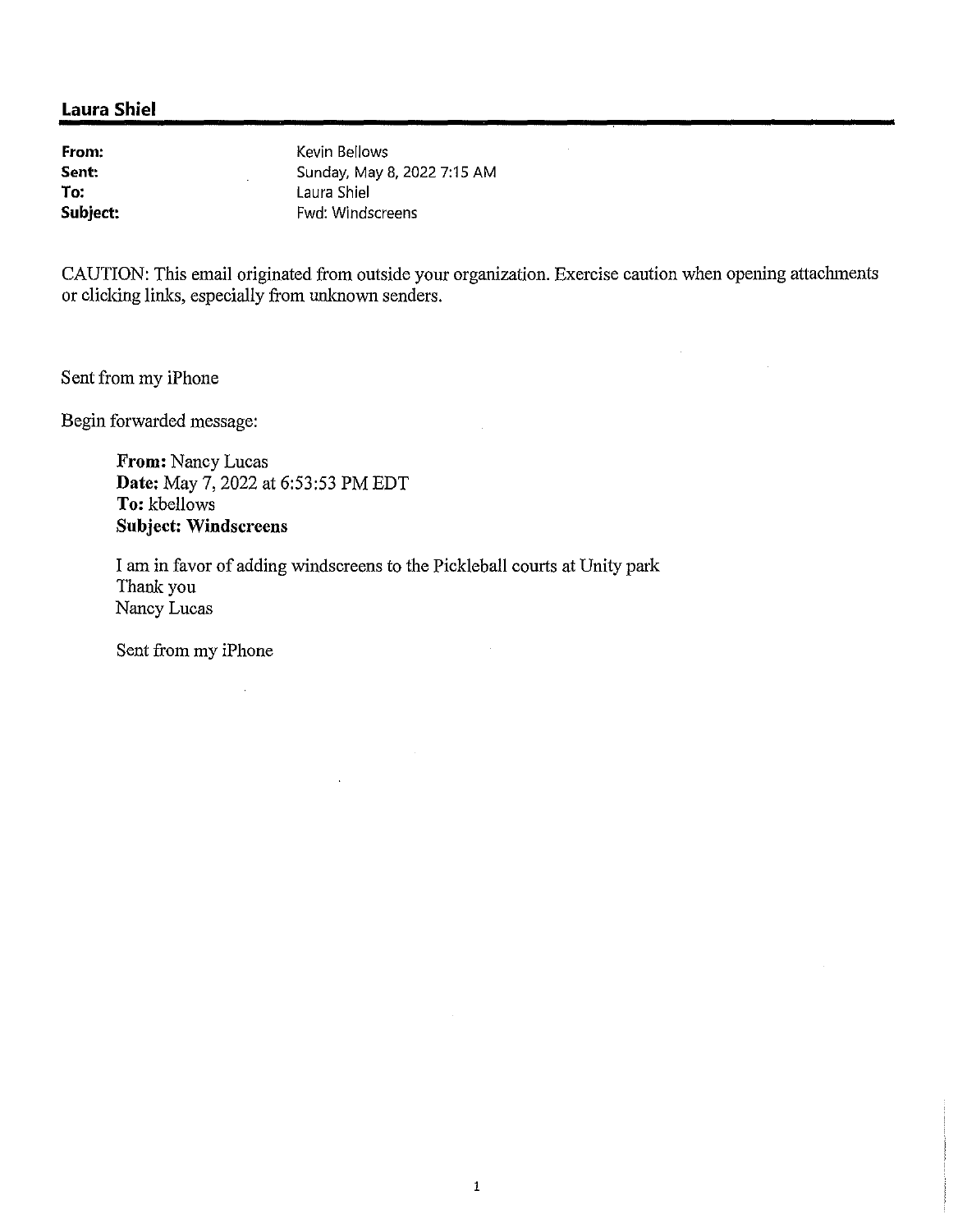| From:    | Kevin Bellows                                                                                                             |  |
|----------|---------------------------------------------------------------------------------------------------------------------------|--|
| Sent:    | Sunday, May 8, 2022 4:53 PM                                                                                               |  |
| To:      | Laura Shiel; Ken Martin; Mike Travisano; Jon O'Brien; Edward Ritacco; bill and/or nancy<br>walsh; billbrown<br>halligan96 |  |
| Subject: | Fw: Pickleball Courts                                                                                                     |  |

CAUTION: This email originated from outside your organization. Exercise caution when opening attachments or clicking links, especially from unknown senders.

**From:** Robert C. Abercrombie **Sent:** Sunday, May 8, 2022 2:29 PM **To:** kbellows **Subject:** Pickleball Courts

Kevin

I know you are having a meeting tomorrow. I would like to add my support to purchasing windscreens for the pickleball courts. It would be helpful. In addition, I was very surprised there are basket ball hoops at the end of the tennis court. I have noticed there is a conflict on the tennis courts with people who want to shoot baskets. The town should consider adding a basketball court separate from the tennis.

If you have any questions please email me. Also, where is the meeting on Monday? I might be able to attend.

Regards

Bob Abercromhie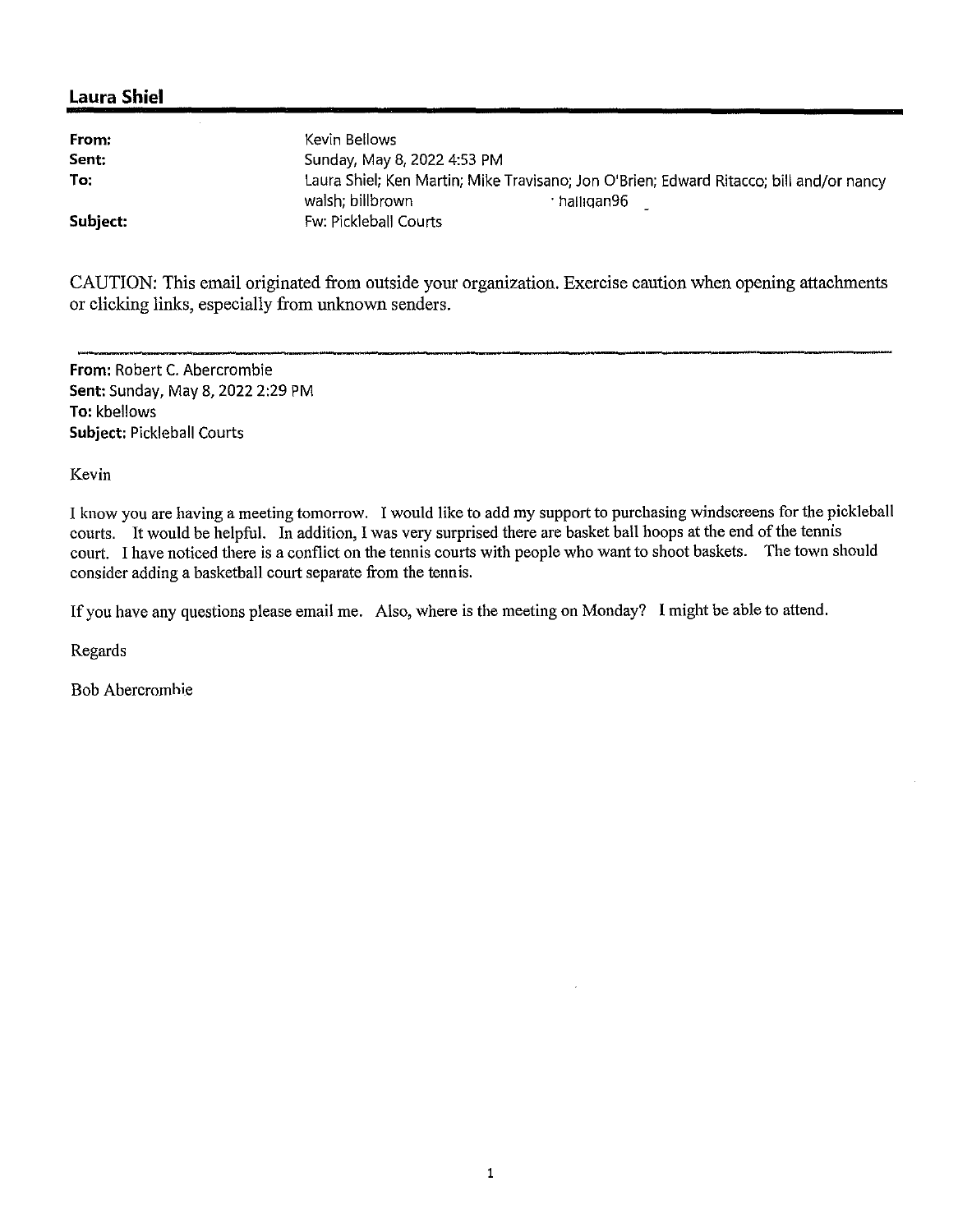| From:    | Kevin Bellows                                                       |            |
|----------|---------------------------------------------------------------------|------------|
| Sent:    | Sunday, May 8, 2022 5:00 PM                                         |            |
| To:      | Mike Travisano; Laura Shiel; Edward Ritacco; Jon O'Brien; billbrown |            |
|          | bill and/or nancy walsh; halligan96                                 | Ken Martin |
| Subject: | Fw: Unity Park Pickleball Windscreens Request                       |            |

CAUTION: This email originated from outside your organization, Exercise caution when opening attachments or clicking links, especially from unknown senders.

**From:** Allan Shindel! **Sent:** Sunday, May 8, 2022 4:56 PM **To:** kbellows . Dmitri Paris **Subject:** Unity Park Pickleball Windscreens Request

Dear Trumbull Recreation Commission:. I am writing to you urging for windscreens to be installed on the 6 pickleball courts at Unity Park. The Unity pickleball courts are great and very heavily used by the Trumbull community. I go there several times per week and they are often fully occupied. Since the pickleball is very light weight similar to a wiffle ball it is highly impacted by moderate winds and not as enjoyable to play when it is windy. The windscreens would reduce the impact for windy conditions and further<br>improve the enjoyment of the pickleball courts. improve the enjoyment of the pickleball courts. in advance for your consideration and efforts for the continual improvement of Trumbull's excellent park

facilities. Sincerely,

Al Shindell Sent from Yahoo Mail on Android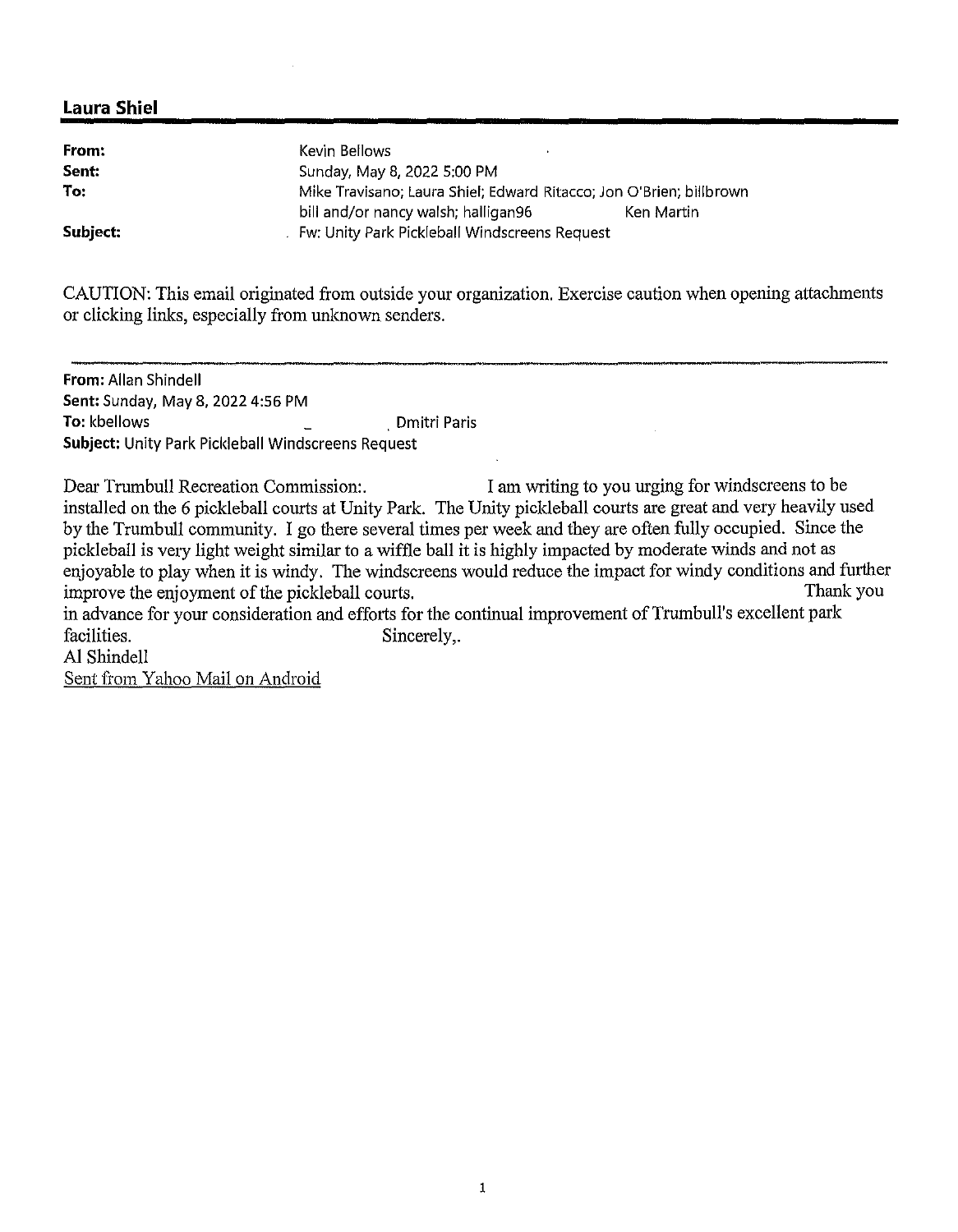| From:    | Kevin Bellows                                    |                                 |
|----------|--------------------------------------------------|---------------------------------|
| Sent:    | Sunday, May 8, 2022 6:58 PM                      |                                 |
| To:      | bill and/or nancy walsh; billbrown               | Mike Travisano; Ken Martin; Jon |
|          | O'Brien; Edward Ritacco; Laura Shiel; halligan96 |                                 |
| Subject: | Fw: Pickle ball Courts Windscreen                |                                 |

CAUTION: This email originated from outside your organization. Exercise caution when opening attachments or clicking links, especially from unknown senders.

**From: Matthew Zemanick Sent:** Sunday, May 8, 2022 6:56 PM **To:** kbellows **Subject:** Pickle ball Courts Windscreen ; dparis \_

Dear Trumbull Recreation Commission:

I am writing to you urging for windscreens to be installed on the 6 pickleball courts at Unity Park. The Unity pickleball courts are great and very heavily used by the Trumbull community. Since the pickleball is very light weight similar to a wiffle ball it is highly impacted by moderate winds and not as enjoyable to play when it is windy. The windscreens would reduce the impact for windy conditions and further improve the enjoyment of the pickleball courts. Thank you in advance for your consideration and efforts for the continual improvement of Trumbull's excellent parks.

Sincerely,

**Matt Zemanick**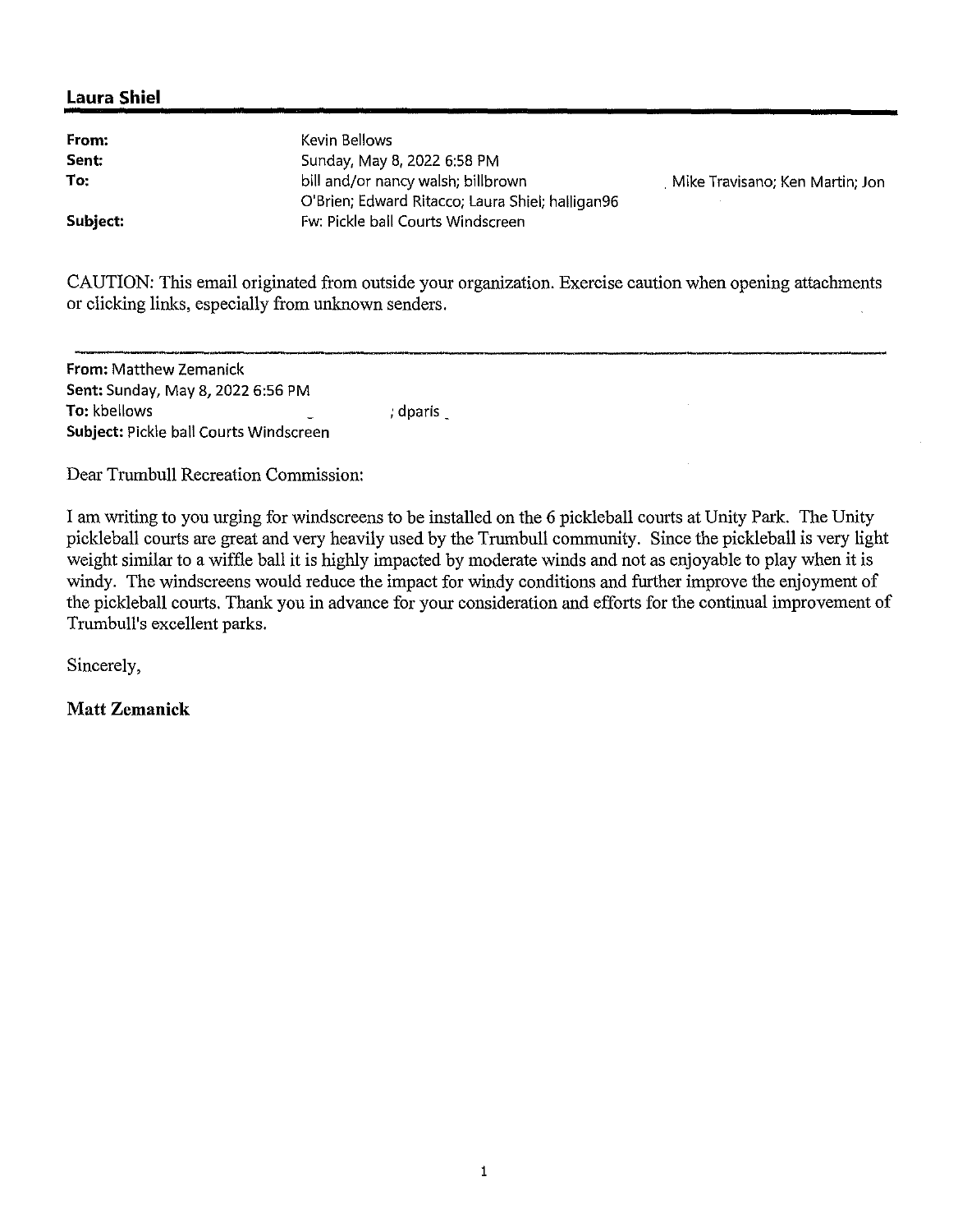| From:    | Kevin Bellows                                                                                                                                           |
|----------|---------------------------------------------------------------------------------------------------------------------------------------------------------|
| Sent:    | Sunday, May 8, 2022 7:04 PM                                                                                                                             |
| To:      | Mike Travisano; Jon O'Brien; billbrown<br>, bill and/or nancy walsh;<br>$\Delta \sim 10^{-10}$<br>Edward Ritacco; Laura Shiel; halligan96<br>Ken Martin |
| Subject: | Fw: Windscreens at Unity Park Pickleball courts                                                                                                         |

CAUTION: This email originated from outside your organization. Exercise caution when opening attachments or clicking links, especially from unknown senders.

**From:** MARIA VARONE **Sent:** Sunday, May 8, 2022 7:01 PM **To:** dparis@trumbull-ct.gov **Cc:** kbellows@msn.com **Subject:** Windscreens at Unity Park Pickleball courts

Dear Trumbull Parks and Recreation Committee:

The pickleball courts at Unity Park are much appreciated and are being enjoyed inter- generationally as they unite the community. Grandparents and parents are playing with children and grandchildren, teachers are playing with former students, spouses are playing with each other, and neighbors are playing together. New friendships are being formed at the pickleball courts, and these friends are supporting one another in other aspects of community life throughout Trumbull. One of the very few drawbacks at the pickleball courts, however, is the high wind that comes through the area. Given the light weight of the ball, the wind can really frustrate a game. Windscreens would be a lasting investment that would greatly enhance the pickleball experience that is being enjoyed by Trumbull residents of all ages.

Maria Varone

Maria Varone